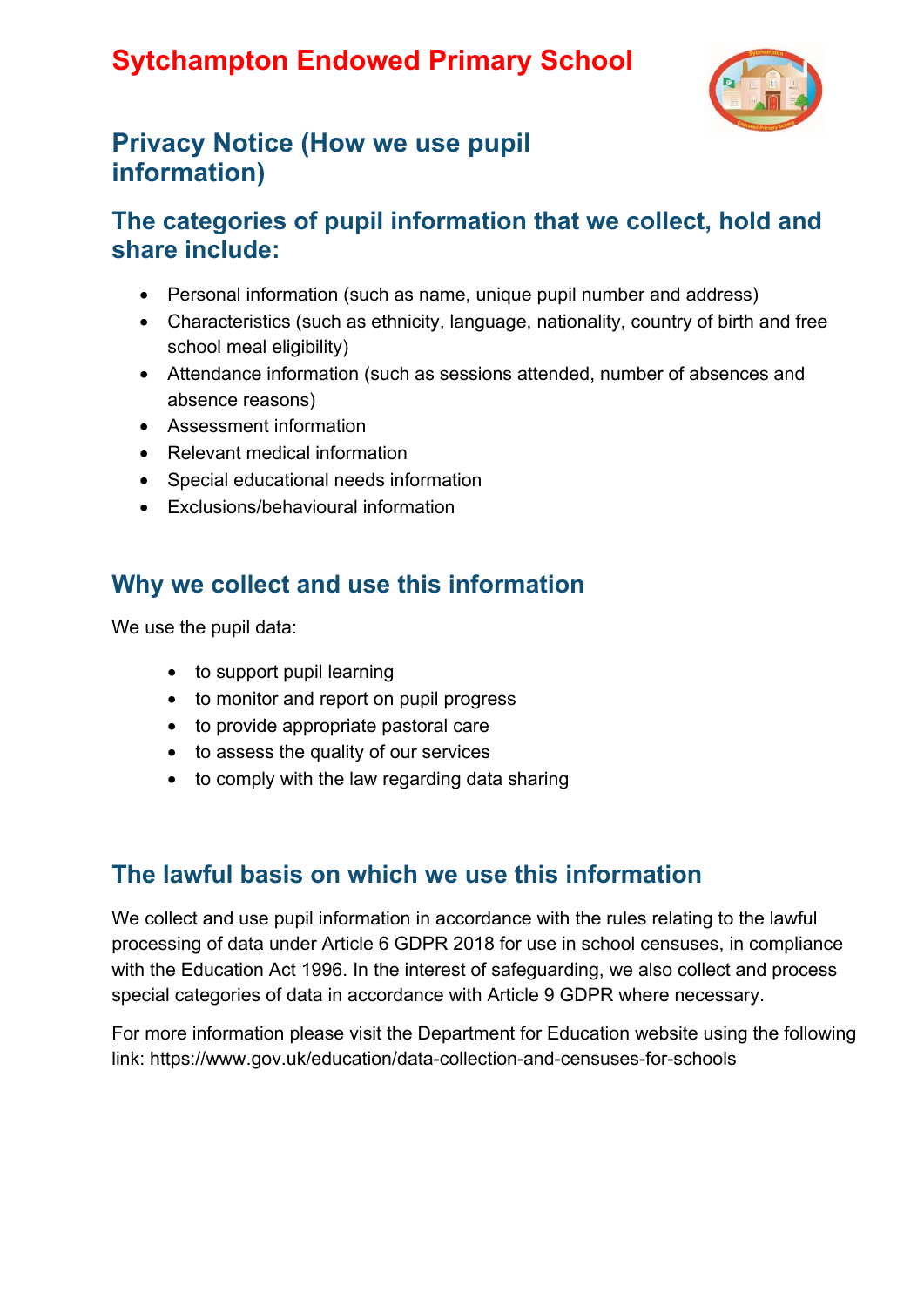## **Collecting pupil information**

Whilst the majority of pupil information you provide to us is mandatory, some of it is provided to us on a voluntary basis. In order to comply with the General Data Protection Regulation, we will inform you whether you are required to provide certain pupil information to us or if you have a choice in this.

### **Storing pupil data**

We hold pupil data for up to 7 years after the child leaves.

#### **Who we share pupil information with**

We routinely share pupil information with:

- schools that the pupils attend after leaving us
- our local authority
- the Department for Education (DfE)
- School Nurse
- NHS
- Education Welfare Office (EWO)

### **Why we share pupil information**

We do not share information about our pupils with anyone without consent unless the law and our policies allow us to do so.

We share pupils' data with the Department for Education (DfE) on a statutory basis. This data sharing underpins school funding and educational attainment policy and monitoring.

We are required to share information about our pupils with our local authority (LA) and the Department for Education (DfE) under section 3 of The Education (Information About Individual Pupils) (England) Regulations 2013.

## **Data collection requirements:**

To find out more about the data collection requirements placed on us by the Department for Education (for example; via the school census) go to https://www.gov.uk/education/datacollection-and-censuses-for-schools.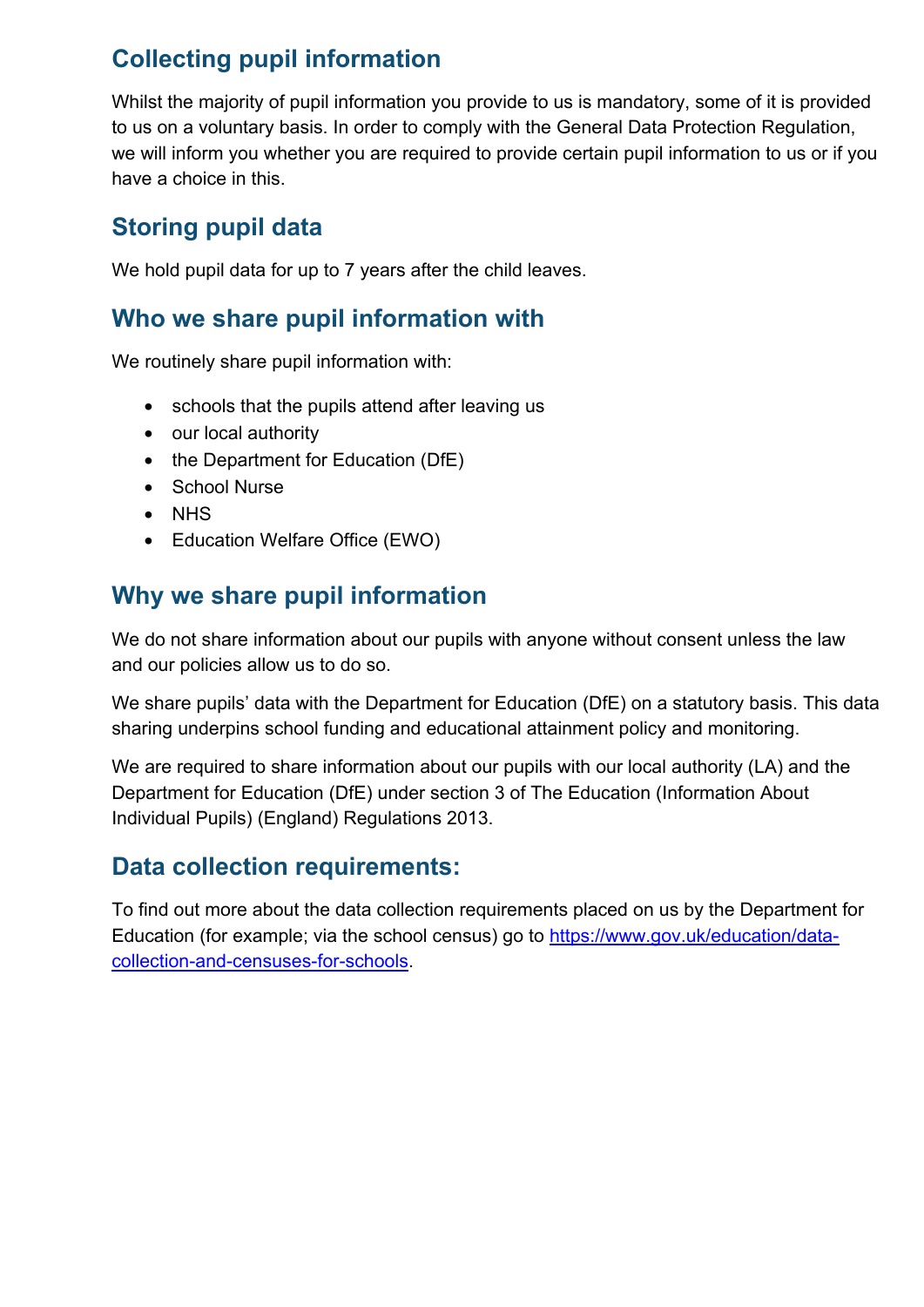## **The National Pupil Database (NPD)**

The NPD is owned and managed by the Department for Education and contains information about pupils in schools in England. It provides invaluable evidence on educational performance to inform independent research, as well as studies commissioned by the Department. It is held in electronic format for statistical purposes. This information is securely collected from a range of sources including schools, local authorities and awarding bodies.

We are required by law, to provide information about our pupils to the DfE as part of statutory data collections such as the school census and early years' census. Some of this information is then stored in the NPD. The law that allows this is the Education (Information About Individual Pupils) (England) Regulations 2013.

To find out more about the NPD, go to https://www.gov.uk/government/publications/nationalpupil-database-user-guide-and-supporting-information.

The department may share information about our pupils from the NPD with third parties who promote the education or well-being of children in England by:

- conducting research or analysis
- producing statistics
- providing information, advice or guidance

The Department has robust processes in place to ensure the confidentiality of our data is maintained and there are stringent controls in place regarding access and use of the data. Decisions on whether DfE releases data to third parties are subject to a strict approval process and based on a detailed assessment of:

- who is requesting the data
- the purpose for which it is required
- the level and sensitivity of data requested: and
- the arrangements in place to store and handle the data

To be granted access to pupil information, organisations must comply with strict terms and conditions covering the confidentiality and handling of the data, security arrangements and retention and use of the data.

For more information about the department's data sharing process, please visit: https://www.gov.uk/data-protection-how-we-collect-and-share-research-data

For information about which organisations the department has provided pupil information, (and for which project), please visit the following website: https://www.gov.uk/government/publications/national-pupil-database-requests-received

To contact DfE: https://www.gov.uk/contact-dfe